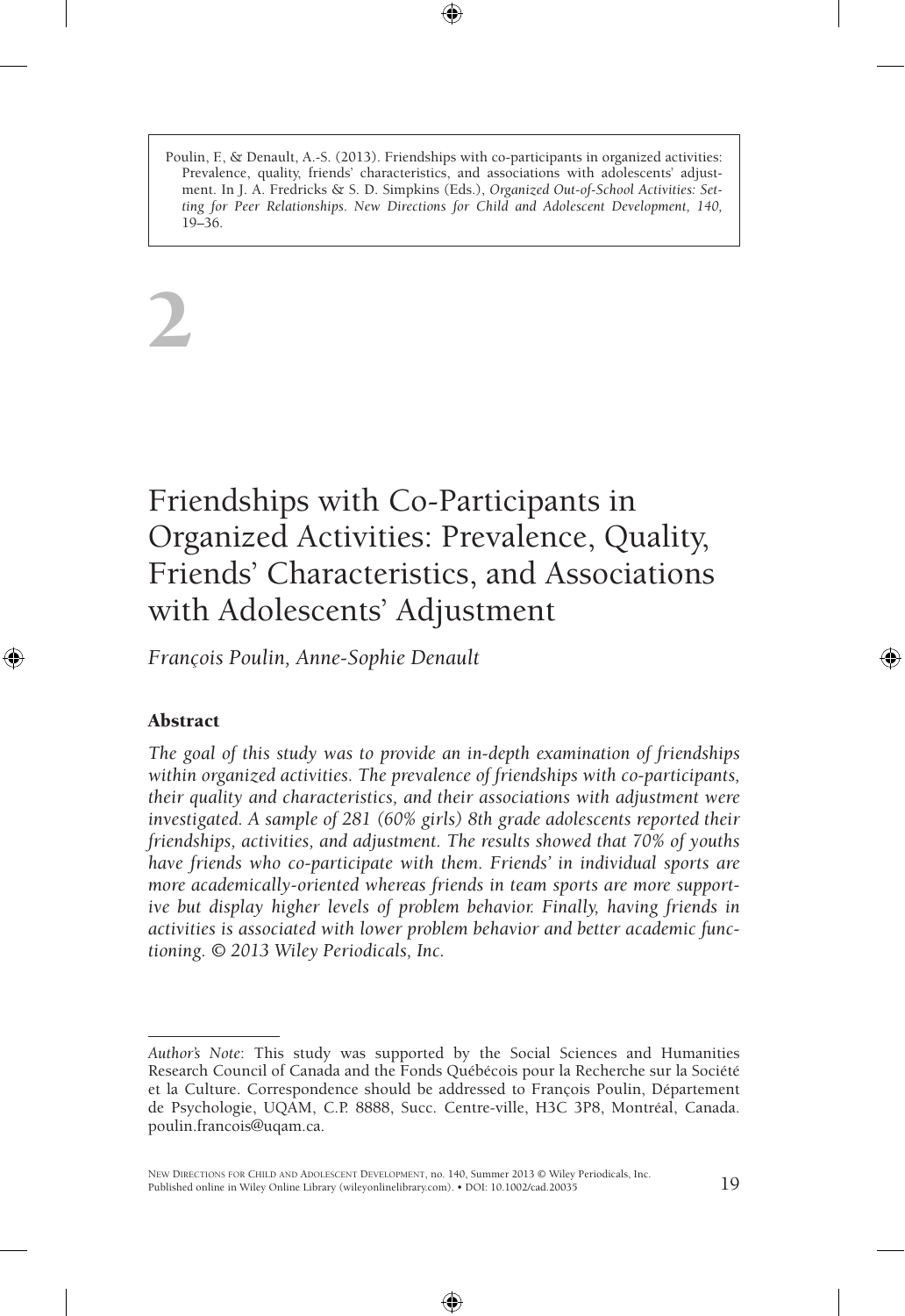# Introduction

⊕

Many adolescents voluntarily choose to invest their leisure time in<br>organized activities. These activities are usually offered in a group<br>friends. Given the importance of organized activity participation (Mahoney organized activities. These activities are usually offered in a group setting and provide opportunities for interacting with peers and friends. Given the importance of organized activity participation (Mahoney, Larson & Eccles, 2005) and friendships (Brown & Larson, 2009) in adolescence, understanding how they are linked with each other is crucial for many reasons. First, friends can influence an adolescent's decision to participate in an organized activity (Denault & Poulin, 2009; Huebner & Mancini, 2003) and once in the activity, the adolescent may stay or drop out because his/her friends are doing so (Fredricks et al., 2002; Fredricks & Eccles, 2010; Persson, Kerr, & Stattin, 2007). Second, extensive research has shown that organized activity participation leads to many (mostly positive) outcomes (Feldman & Majestko, 2012) and friends' characteristics are often put forward as a mechanism (i.e., mediator) explaining these effects (Fredricks & Eccles, 2005; Gardner, Roth, & Brooks-Gunn, 2009; Simpkins, Eccles, & Becnel, 2008). Third, participation in activities could also facilitate the formation of new friendships and promotes positive growth in existing friendships (Schaefer, Simpkins, Vest, & Price, 2011).

Surprisingly, the research conducted in this field has *assumed* that friendships do exist in the context of organized activities but has never directly verified whether this is indeed the case (with a recent exception by Schaefer et al., 2011) and has never examined the features of these friendships. Moreover, the contribution of friendships within organized activities to adolescents' adjustment is also largely unknown. The present study intends to fill these gaps by addressing three questions: (a) to what extent do adolescents who are involved in organized activities have friends co-participating with them? (b) what is the quality of these relationships and what are the characteristics of these friends? and (c) are adolescents who have friends co-participating with them in their activities better adjusted? In addition, for each question, we examined whether the links between activities and friendships varied (a) across activity types (i.e., individual sports, team sports, artistic activities, and prosocial activities/ clubs) and (b) based on the provider (school versus community).

Friendships within Organized Activities. Friendship during childhood or adolescence is a voluntary relationship co-established by two young people who wish to share experiences that are mutually satisfying and validating (Schneider, Weiner, & Murphy, 1994). Hartup and Stevens (1997; see also Bagwell & Schmidt, 2011) suggested that there are three important aspects of youths' friendships: having friends (and their number), the quality of the friendships, and who the friends are (e.g., their characteristics). Each of these aspects contributes to youths' adjustment. For instance, many studies have shown that being involved in a friendship is associated with youth psychosocial development (Vitaro, Boivin, &

⊕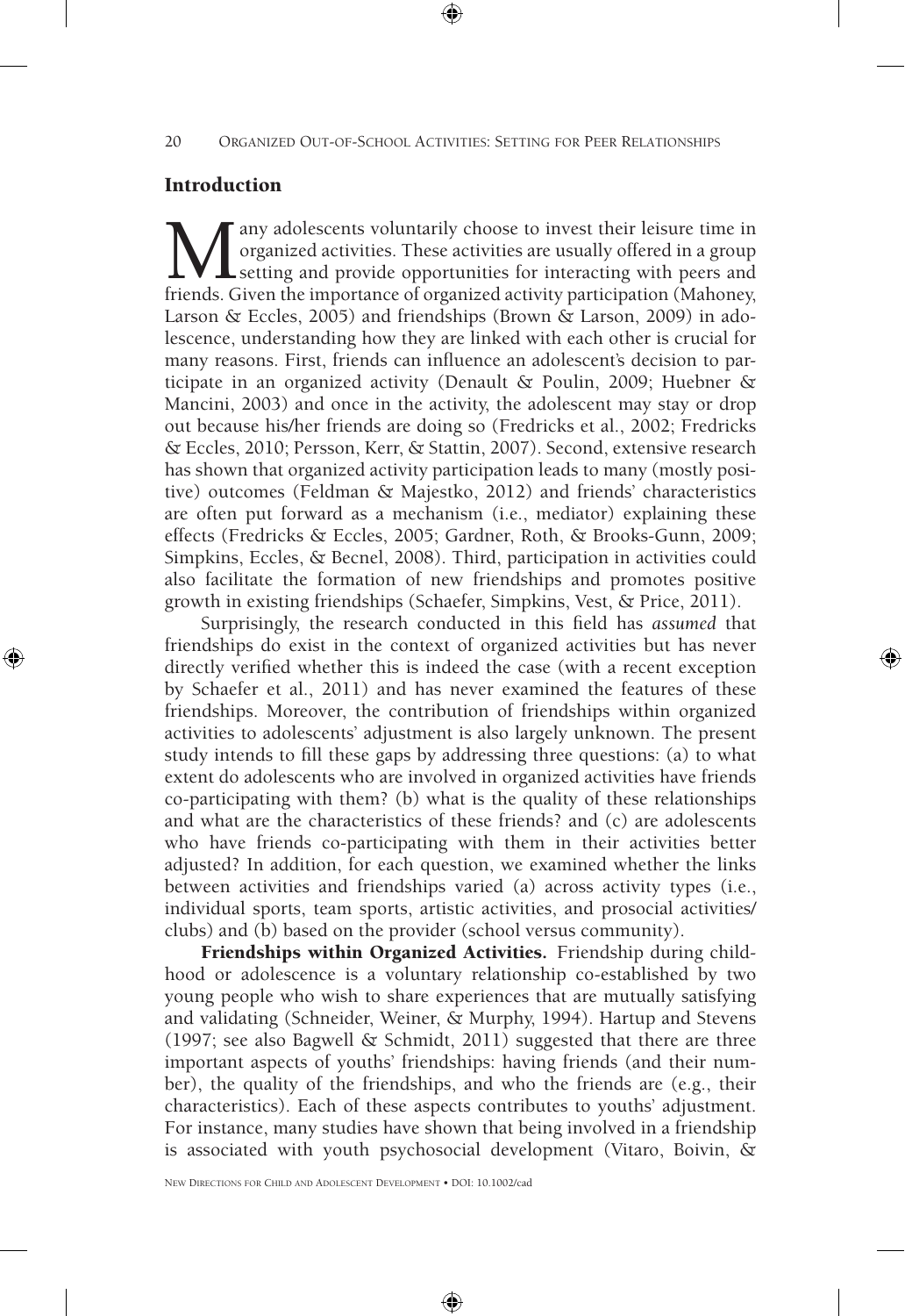Bukowski, 2009). The quality of a friendship is determined by the presence of positive features, such as help and support, compared to negative features, such as conflict (Berndt, 1996) and also uniquely contributes to youths' adjustment (Vitaro et al., 2009). Friends' characteristics include a wide range of behavioral features that could potentially have an impact on the child's own functioning. These characteristics could either be positive, such as friends' academic achievement, or more problematic, such as friends' antisocial behavior (Brechwald & Prinstein, 2011). Each of these three aspects should be taken into account when examining linkages between organized activities and friendships.

Given that an important function of friendships is companionship in activities based on shared interests (Bagwell & Schmidt, 2011), friendships are likely to be common in the context of organized activities. For instance, friends could decide to participate together in an activity based on a common interest, or two youth could become friends as a result of their participation in such an activity. Whatever the scenario, prior research suggests that organized activities support friendships (Fredricks et al., 2002; Loder & Hirsch, 2003; Schaefer et al., 2011).

Beyond the presence of friends in organized activities, the *quality* of friendships within these activities may present specific features. Given that helping or supporting each other is at the core of many organized activities, there may be more opportunity for these kinds of positive experiences in organized activities compared to other less structured activities that friends do together. Moreover, having friends in an organized activity adds another context in which youths and their friends can interact in a supervised and structured setting, share their interests and "passion," and work toward a common goal. These friendships might be deepened by all the experiences the friends share in this specific context of development and thus attain a higher level of quality. If this is the case, the quality of youths' friendships with activity co-participants should be higher than the quality of their relationships with friends who do not co-participate with them in these activities.

⊕

Regarding friends' characteristics, research has shown that youths who participate in organized activities have friends who are more academically oriented and less deviant than youths who do not participate in such activities (Eccles & Barber, 1999; Fredricks & Eccles, 2005, 2006; Mahoney & Stattin, 2000; Simpkins et al., 2008). However, in these studies, youths' overall friendship networks were examined without specifying whether or not the friends were co-participating with them in these activities. A more accurate test of the link between activity participation and friends' characteristics would be to separate friends who co-participate from friends who do not co-participate, and compare the characteristics of these two types of friends.

Organized Activities, Friendships, and Youths' Adjustment. Two decades of research has shown that participation in organized activities is

⊕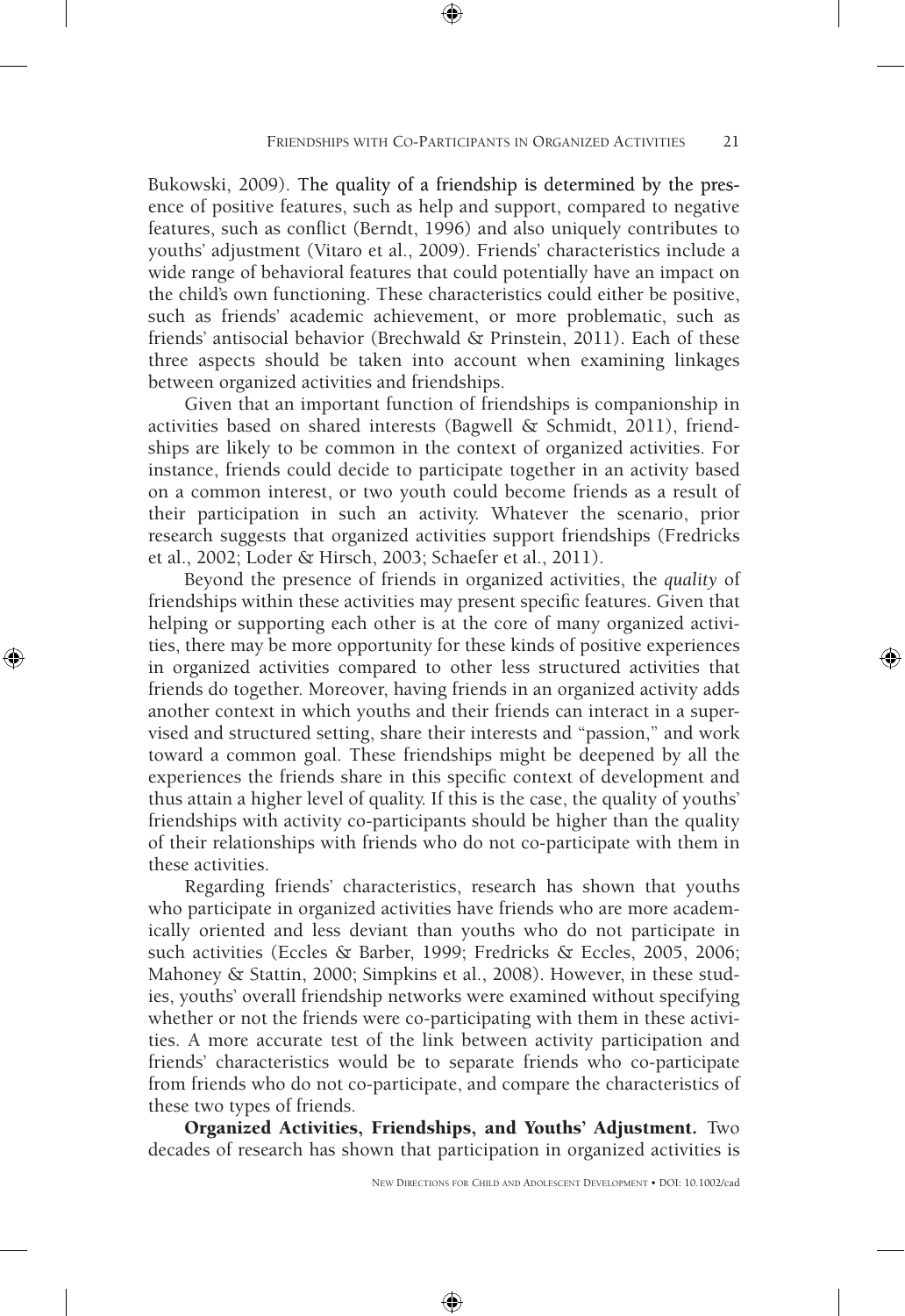associated with healthy psychosocial adjustment, notably in terms of better academic achievement and lower levels of problem behavior and depressive symptoms (Feldman & Matjasko, 2012). Is it possible that these beneficial effects are more pronounced for youths who co-participate with friends in these organized activities? There are many reasons why this might be the case. First, having friends in an activity might facilitate the youth's social integration in the activity peer group. Such a positive social experience might increase his or her engagement in the activity (Rose-Krasnor, 2009) and in turn improve the benefits of participation. Second, simply experiencing friendships in the organized activity context may promote the youth's adaptation. Having friends in a variety of contexts, besides school or the neighborhood, reflects richness and depth in one's network that may in itself contribute to better psychosocial functioning (Kerr, Stattin, & Kiesner, 2007). Third, organized activities might also connect youths with friends who have more prosocial characteristics and who are more academically-oriented (Fredricks & Eccles, 2006; Rose-Krasnor, Busseri, Willoughby, & Chalmers, 2006). Through an influence process, these friendships with prosocial peers might in turn have a positive impact on youths' adjustment and well-being (Barry & Wentzel, 2006).

Types of Activities and Providers. Organized activities are not homogenous. They can vary widely in terms of content, skills, and peer culture (Eccles & Barber, 1999; Larson, Hansen, & Moneta, 2006), and they are provided and supervised by different institutions, most notably the school and the community. These two features, that is, the *type* of activity and the *provider*, should be taken into account when studying friendships within organized activities. Each will be discussed.

Although most activities involve a peer group, the level of group cohesion and closeness among activity co-participants may vary according to the type of activity. Some activities, such as team sports or prosocial activities, may thus be more conducive to friendships than others. While individual and team sports are usually considered in the literature as one single type of activity, we believe they should be distinguished. Individual and team sports both take place in the presence of other youths, but may involve distinct friendship dynamics. In individual sports, youths set personal goals and may even be in competition with other group members to achieve them. In contrast, in team sports, youths have to work together and collaborate to reach the same group objectives. More cohesion and stronger ties between group members are more likely to develop in team sports than in individual sports, as team spirit is needed for the team to work. Given the more homogenous and cohesive nature of activity groups in team sports, group members in this context might be more embedded in youths' larger friendship networks (Denault & Poulin, 2007). In this study, four types of organized activities are considered: (1) individual sports, (2) team sports, (3) artistic activities, and (4) prosocial activities/ clubs.

⊕

New Directions for Child and Adolescent Development • DOI: 10.1002/cad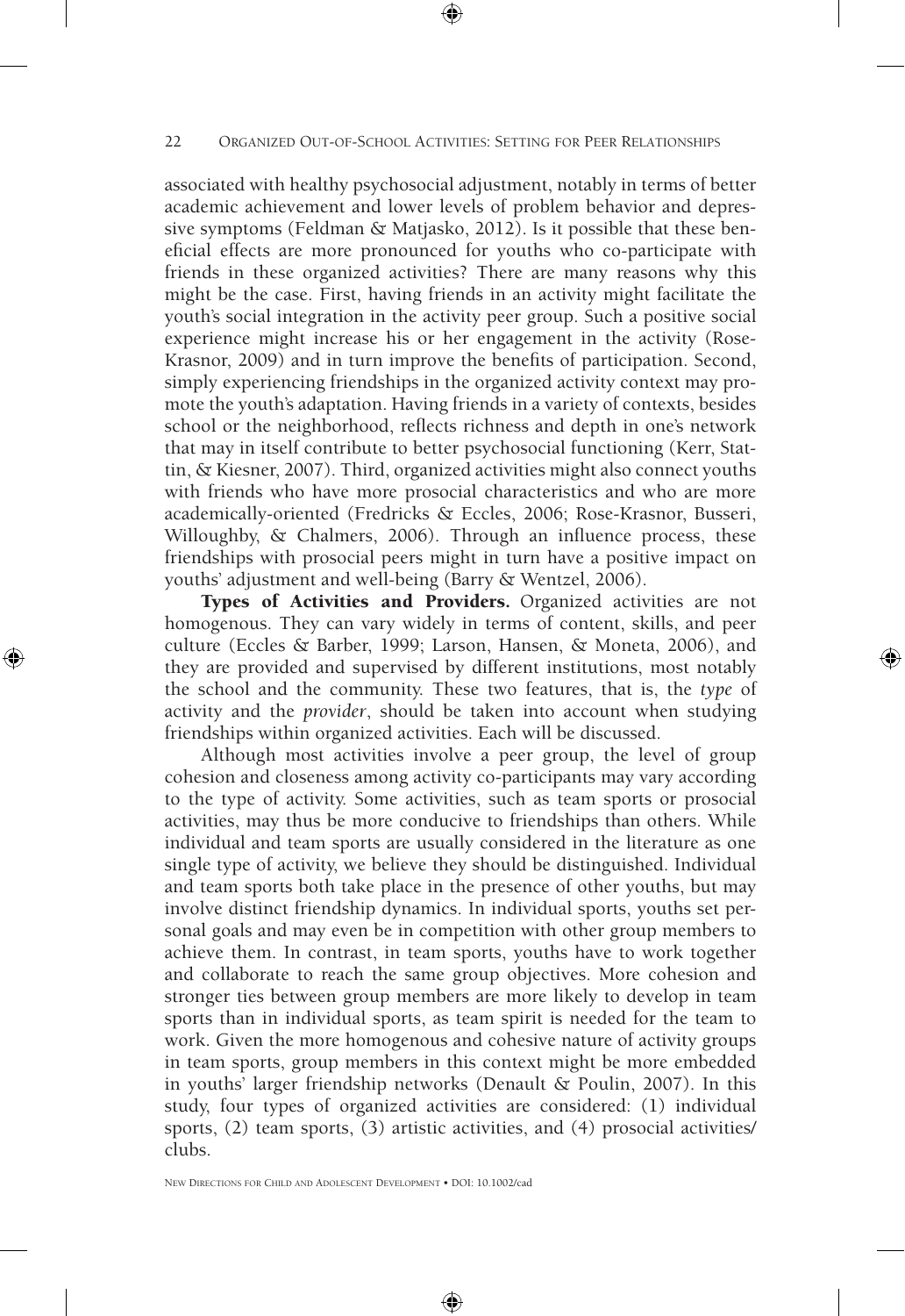The link between organized activities and friendships could also vary according to the institution that organizes and supports the activity. Much of the research on organized activities is conducted in the United States, where the majority of activities are school-based. However, in other areas, including Quebec where the present study was conducted, organized activities do not exclusively take place in the school setting. Instead, many of them are provided by community organizations such as community youth centers, sports centers, or art centers. School friends represent only part of a youth's friendship network (Chan & Poulin, 2007; Kiesner, Poulin & Eraldo, 2003; Witkow & Fuligni, 2010). Growing evidence suggests that in-school and out-of-school friends have a distinct significance in youths' social development (Kerr et al., 2007). For example, Witkow and Fuligny (2010) showed that in-school friendships were more closely associated with adolescents' academic achievement than out-of-school friendships. In sum, a more complete portrayal of the linkages between friendships and activities should also include activities offered outside of the school context and involve direct assessments of friendships within organized activities that include youths' overall friendship networks.

The Present Study. Three research questions were addressed in this study. The first was to examine whether the adolescents had friends coparticipating with them in their organized activities and whether this varied as a function of activity type (individual sports, team sports, artistic activities, prosocial activities/clubs) and activity provider (school versus community). The second focused specifically on friendships with activity co-participants, including the quality of these friendships (e.g., support, conflict) and friends' characteristics (e.g., problem behavior and academic achievement) and whether the features of these friendships varied according to activity type and provider. The third question was to examine whether having friends in an activity was associated with better adjustment (as compared to being involved but not having friends in the activity or not being involved in any activity) and whether this varied according to activity type and provider. Three different domains of adolescent adjustment were considered: problem behavior, depressive symptoms, and academic functioning. Given the paucity of research on friendships and organized activities, this study was largely exploratory and used a crosssectional design. The data reported here were collected in Grade 8 because both activity participation and friendship networks (in terms of size and influence) tend to peak around this age (Denault & Poulin, 2009).

# Method

⊕

The present study is part of a larger research project on adolescent social development that began in April 2001 when the youth were in Grade 6.

**Participants.** Participants ( $N = 390$ ) were drawn from 8 elementary schools in 4 separate school districts representing different socioeconomic

⊕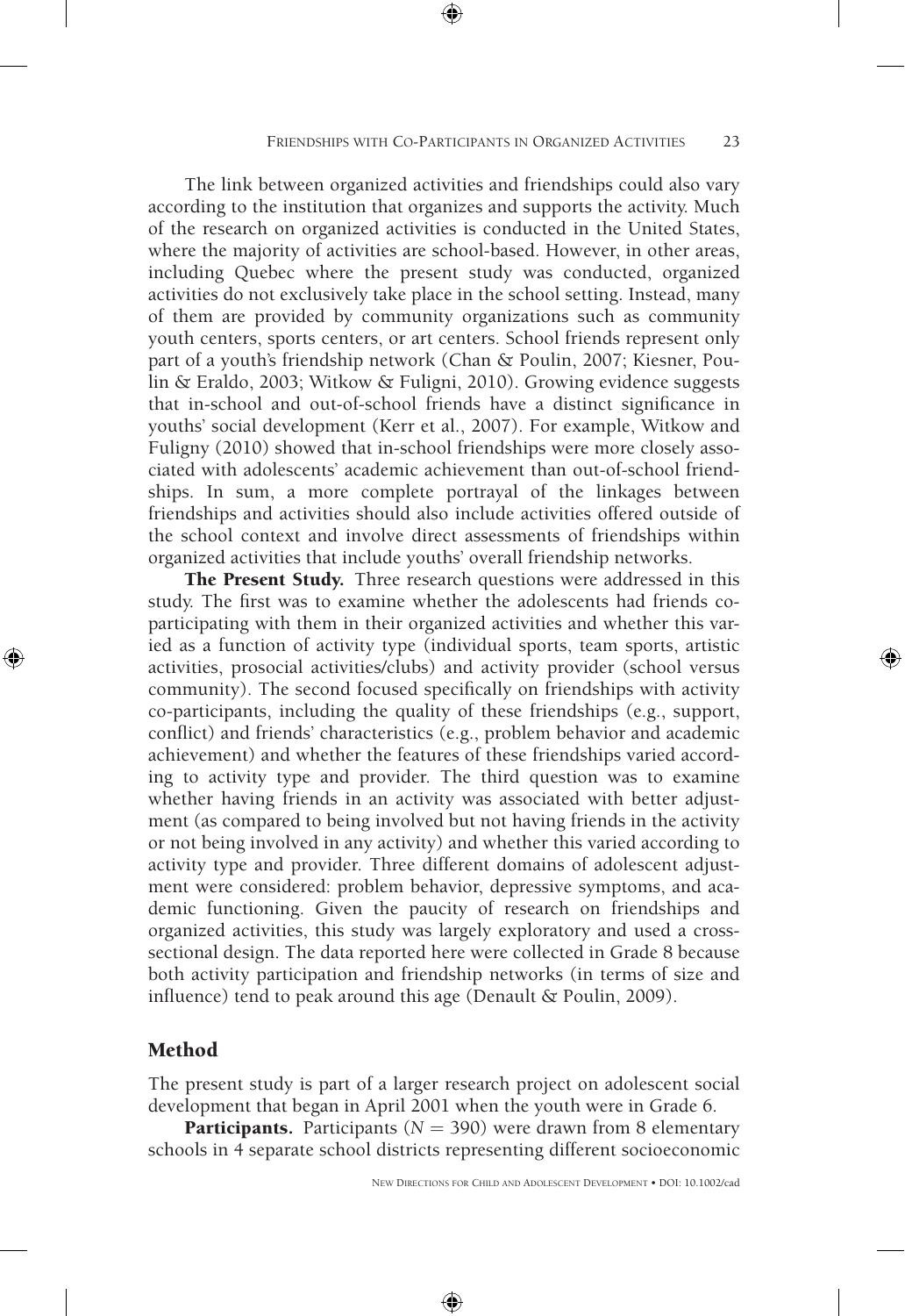backgrounds in a city of 350,000 residents in the province of Quebec, Canada. The data reported in this article were collected in Grade 8. Of the 390 youth in the initial sample, 281 (60% girls; mean age  $= 14.40$  years) were still participating in Grade 8, scattered across 30 high schools. Sixtyfive percent of their families had an income of over \$50,000 (CAN) before taxes, and 81% of mothers and 96% of fathers had at least a part-time job. Mothers and fathers had similar levels of education (*M* = 13.08 years, *SD*  $= 2.68$  and  $M = 13.20$  years,  $SD = 3.20$ , respectively). Ninety-six percent of the youth were born in Canada, and 69% were from two-parent families. The sample was ethnically homogenous. Most of the youth were White and French-speaking (approx. 3% Black; 1% Asian; 3% Latino, and 3% Arabic).

Procedure and Measures. Organized activity participation data were collected using structured phone interviews. Friendship networks and adjustment data were collected using self-report questionnaires completed in the classroom. Youths received a \$20 gift certificate for their participation in the study.

*Organized Activities.* Participation in organized activities was measured by asking the youths to identify all the school-based and community-based activities they were involved in from September to June. To verify whether the activities listed met the definition of an organized activity, the following criteria were applied: (a) regular frequency of participation (at least once a month; over 80% of the activities were practiced once a week), (b) presence of an adult activity leader, (c) rule-guided engagement and (d) presence of a peer group. Only the activities that met these criteria were considered. The most common individual sports were badminton and martial arts; the most common team sports were soccer and ice hockey; the most common artistic activities were dance and playing a musical instrument; and the most common prosocial activities/clubs were volunteering and scouts.

*Friendship.* First, participants were asked to write down the first and last name of up to 10 friends who were either from school, the neighborhood or another context. The number of friends was limited to 10 in order to be consistent with procedures used by other adolescent friendship network researchers (e.g., Degirmencioglu, Urberg, Tolson, & Richard, 1998; Kuttler, La Greca, & Prinstein, 1999; Ryan, 2001; Urberg, Degirmencioglu, Tolson, & Halliday-Scher, 1995).

Second, participants were asked to answer a series of questions for each friend. The items used in the present study were (a) the level of help (i.e., support) received from this friend, (b) the level of conflict with this friend, (c) friends' problem behavior, and (d) friends' academic achievement.

Third, participants were asked to indicate for each nominated friend whether he/she participated with them in their organized activities (yes/ no). All the activities identified during the phone interview were already

⊕

New Directions for Child and Adolescent Development • DOI: 10.1002/cad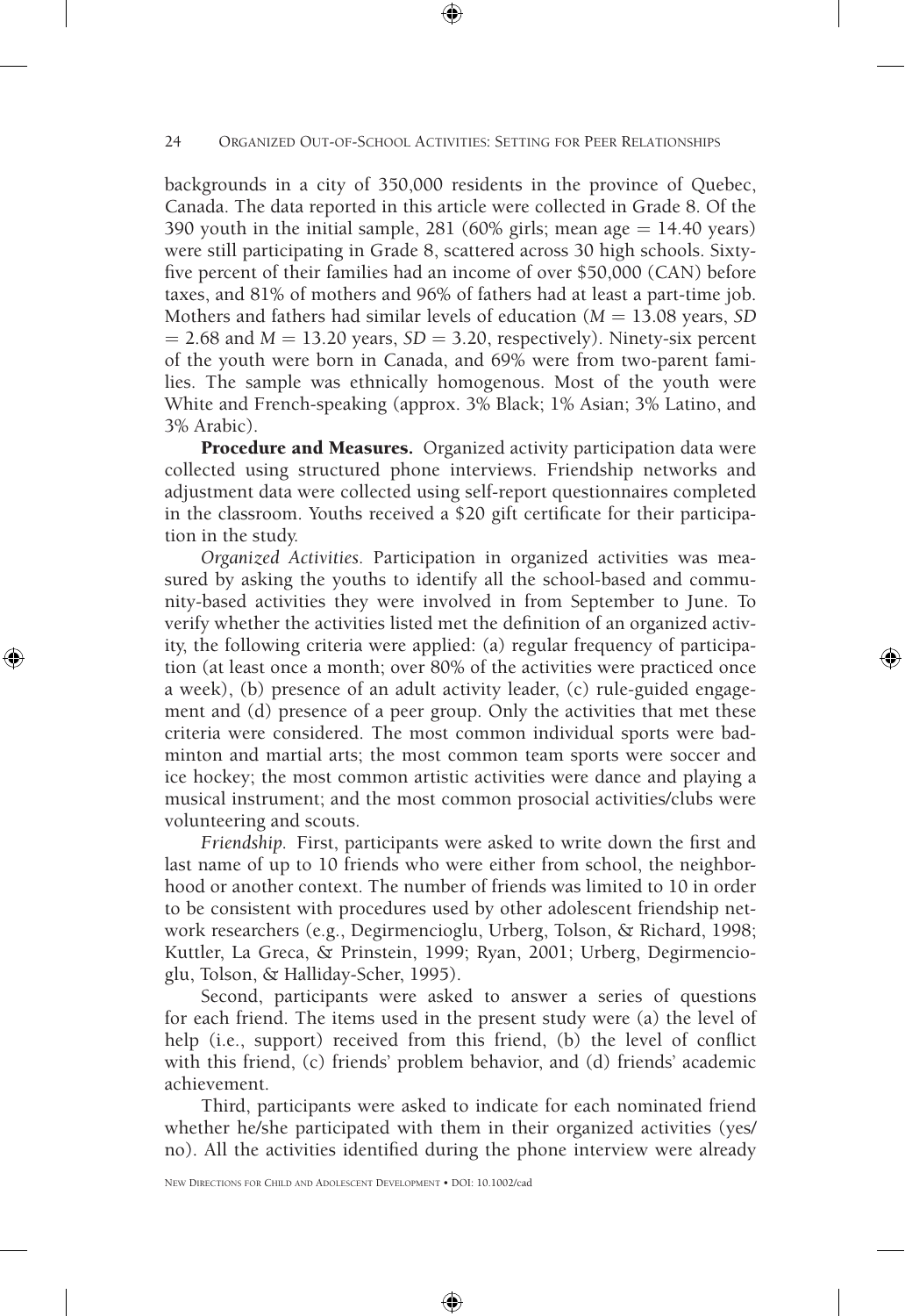written on the questionnaire in order to make sure that the participants were answering specifically for each activity. A small number of participants (less than 3%) indicated that a friend participated with them in more than one type of activity. These friendships were not included in the analyses because there were too few of them to create a specific category. Participants who were not participating in any activity were asked to skip this section.

Several variables were created from this friendship network inventory. First, the total number of friends who were participating in at least one of the adolescent's activities and the total number of friends who were *not*  participating in any of the adolescent's activities were computed. Second, the number of participating friends was also computed separately for (a) each type of activity and (b) school-based versus community-based activities. Third, for each youth, four variables were computed separately for participating and non-participating friends: (1) mean level of support, (2) mean level of conflict, (3) mean level of friends' problem behavior, and (4) mean level of friends' academic achievement. Among participating friends, these mean scores were also computed separately for (a) each type of activity and (b) school-based versus community-based activities.

*Problem Behavior.* Problem behavior was assessed using a teacher rating scale comprised of 8 items including Dodge and Coie's (1987) 6-item proactive/reactive aggression scale (e.g., "when teased, strikes back," "threatens and bullies others") as well as 2 other indicators of problem behavior (e.g., "fights with other students"). Response options ranged from 1 (*never*) to 5 (*almost always*). A mean was calculated across the 8 items. The mean level of problem behavior for this sample was relatively low  $(M = 1.60, SD = 0.68; \alpha = .95)$ .

⊕

*Depressive Symptoms.* Depressive symptoms were assessed using the Children's Depression Inventory (CDI; Kovacs, 1980). In this 27-item questionnaire, each item includes 3 choices coded from 0 to 2 in the direction of increasing severity (e.g., (a) "I am tired sometimes," (b) "I am tired often," (c) "I am tired all the time"). The time frame is *over the past two weeks*. The CDI has been shown to be reliable and valid in large representative samples of youths (Kovacs, 1980). In this study, the item tapping suicidal ideation was removed from the questionnaire, resulting in 26 items. A sum-score across all items was calculated for each participant (ranged from 0 to 52). The mean level of depressive symptoms for this sample was relatively low ( $M = 9.21$ ,  $SD = 6.55$ ;  $\alpha = .86$ ).

*Academic Functioning.* Two indicators were used*.* First, academic achievement was based on final *grades* in mathematics and French, taken from the students' official school records, rated as percentages. A mean score was computed  $(M = 71.58, SD = 10.54; r = .64)$ . Second, self-*perceptions of academic competence* were measured using the subscale from the Self-Perception Profile for Adolescents (SPPA) (Harter, 1988). This scale is composed of five items (e.g., "Some kids are pretty slow in finishing their

New Directions for Child and Adolescent Development • DOI: 10.1002/cad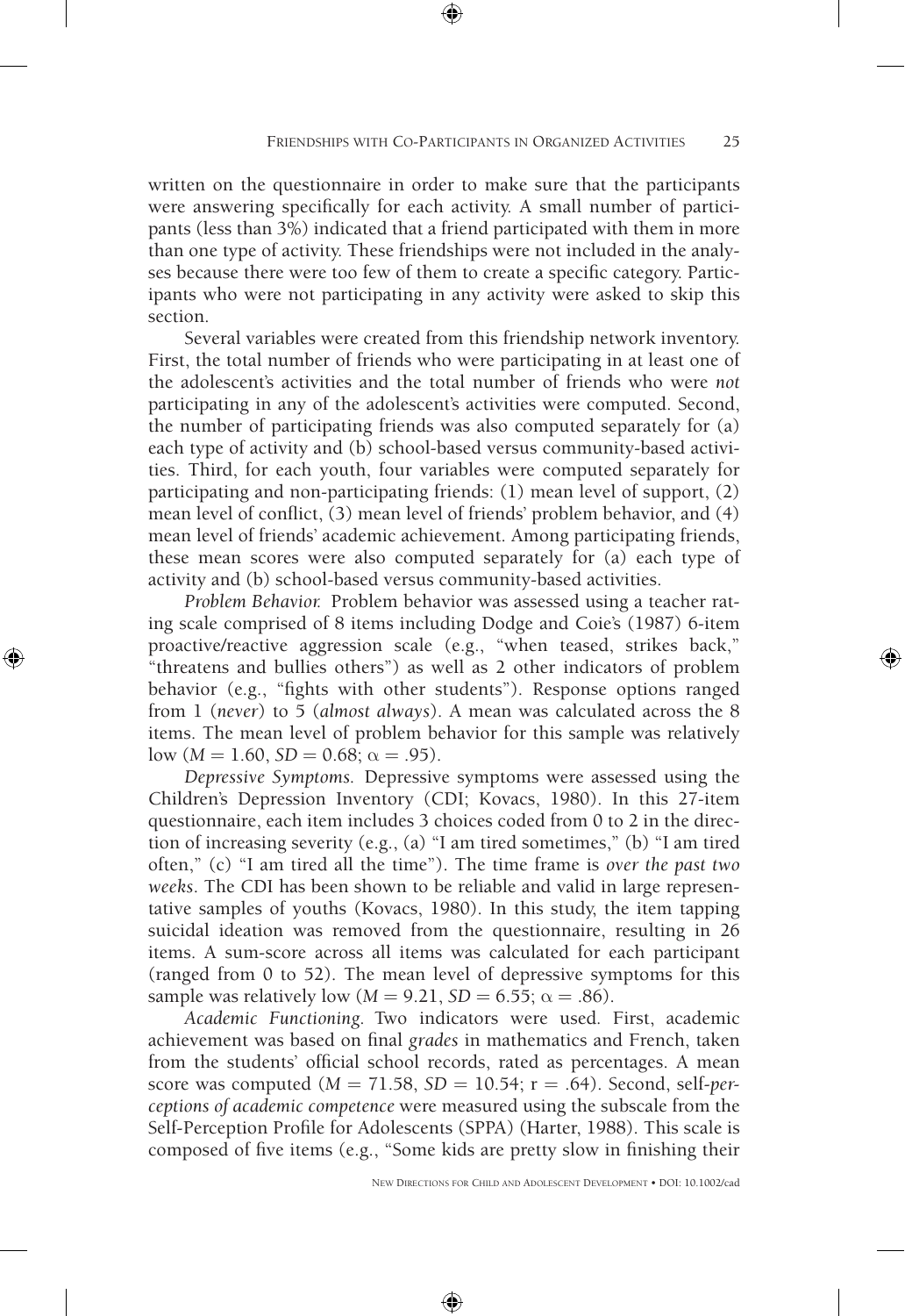school work but, Other kids can do their school work quickly"). First, youth have to decide which statement best describes them and then indicate whether the statement is "really true for me" or "sort of true for me." A mean score was computed ( $M = 2.96$ ,  $SD = 0.65$ ;  $\alpha = .80$ ).

# Results

⊕

Analyses were conducted in four parts. First, descriptive information on rates of participation in organized activities was computed. Second, in order to document the prevalence of friendships with co-participants, the proportion of youth who had at least one friend co-participating with them and the average number of friends for those who had at least one friend were computed. Third, in order to investigate friendship quality and friends' characteristics, a series of within-subject ANOVAs were performed. The within-subject comparisons involved the two levels of each dependent variable described in the method section: (a) non-participating friends and (b) co-participating friends. Only youth who had both types of friends were included in this analysis. Fourth, in order to examine the impact of friendships with co-participants on the adolescents' adjustment, a series of between-subject ANOVAs were performed for each indicator of adjustment. Three groups were compared: (a) youth who were not involved in any activity, (b) youth who were involved in at least one activity but without any co-participating friends, and (c) youth who were involved in at least one activity with one (or more) co-participating friends. For each of these research questions, analyses were first conducted (or descriptive information was computed) for all types of activities combined and then separately for each activity type and activity provider.

Descriptive Information on Rates of Participation in Organized Activities. Among the 281 youth in this study, 215 (77%) reported participating in at least one organized activity. Participation rates were similar for individual sports (43%), team sports (40%) and artistic activities (43%), but lower for prosocial activities and clubs (19%). A larger number of youths participated in community-based activities (86%) than in school-based activities (40%). Note that several youth were simultaneously participating in more than one type of activity or participating in activities both at school and in the community. This limits the possibility of statistically comparing the four activity types.

Prevalence of Friendships with Co-Participants. The first question was to examine whether adolescents had friends co-participating with them in their activities and whether this varied as a function of activity type and provider. Among youth participating in organized activities, 70% had friends who co-participated with them, at an average of close to four friends ( $M = 3.62$ ;  $SD = 2.34$ ). Friendships were most common in team sports (67%,  $M = 3.53$ ,  $SD = 2.69$ ) and prosocial activities/clubs (65%,

⊕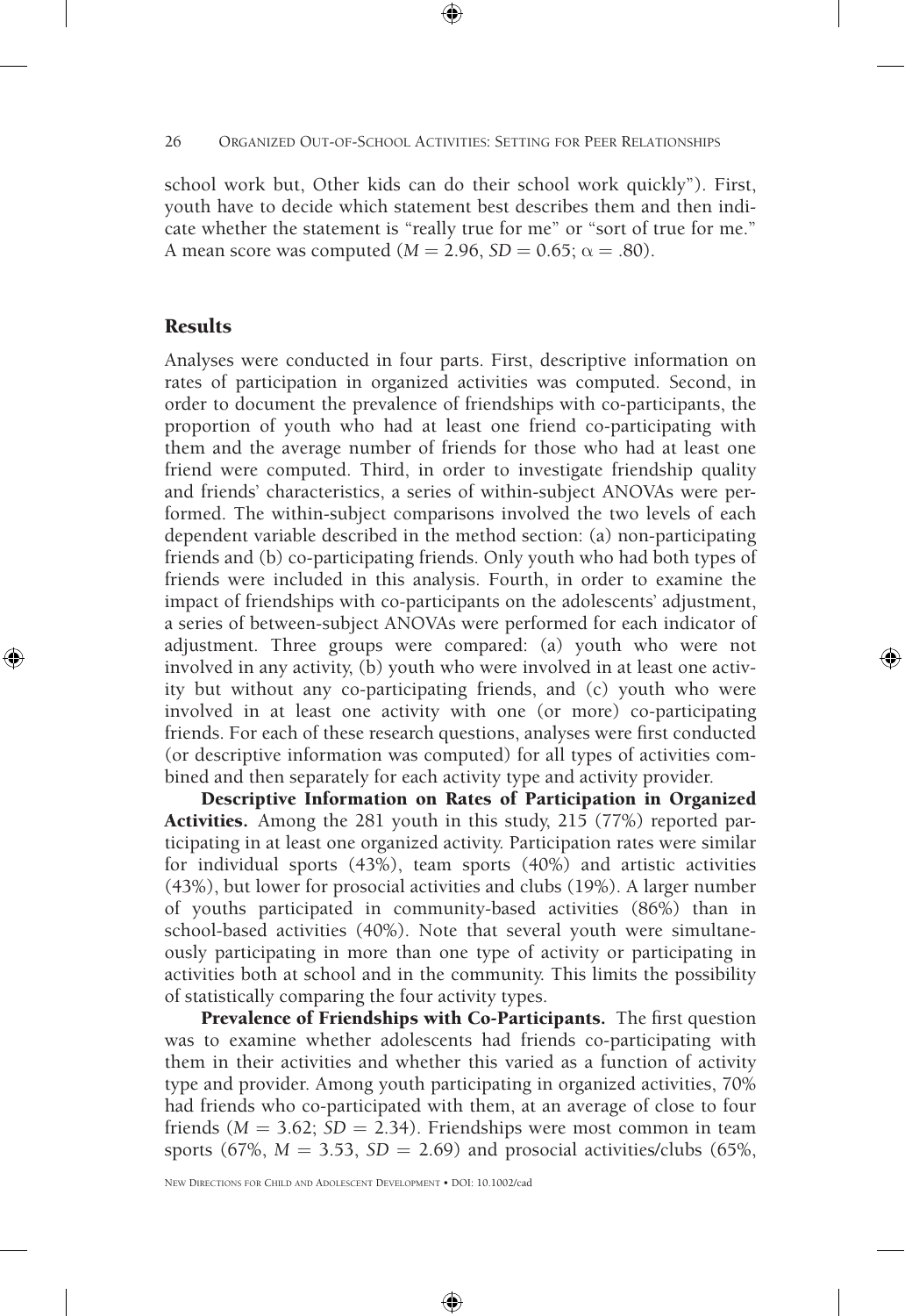$M = 3.23$ ,  $SD = 1.82$ ) and least common in individual sports  $(42\%,$  $M = 2.51$ ,  $SD = 2.24$ ) and artistic activities (54%,  $M = 2.48$ ,  $SD = 1.88$ ).

A similar proportion of youth were friends with at least one co-participant in school-based (63%,  $M = 3.25$ ,  $SD = 2.44$ ) and community-based activities  $(63\%, M = 2.90, SD = 2.12)$ .

The Quality of Friendships with Co-Participants and the Characteristics of the Friends. The second question was to examine whether the quality of the friendships with co-participants and these friends' characteristics differed from non-participating friends. Only one significant effect was found for support,  $F(1,137) = 5.12$ ,  $p < .05$ , that is, relationships with co-participating friends were more supportive  $(M = 4.12;$  $SD = 0.85$ ) compared to those with non-participating friends ( $M = 3.96$ ;  $SD = 0.96$ ). No significant effect was found for conflict or for friends' problem behavior or academic achievement.

Next, the same analysis was performed again, but this time separately for each type of activity. For individual sports, youths' co-participating friends had better academic achievement than their non-participating friends,  $F(1,32) = 7.46$ ,  $p < .01$  ( $M = 4.16$ ;  $SD = 0.66$  versus  $M = 3.84$ ;  $SD = 0.66$ ). For team sports, two significant effects were observed. Youths' co-participating friends were more supportive compared to their non-participating friends,  $F(1,57) = 10.99$ ,  $p < .01$  ( $M = 4.07$ ;  $SD = 0.78$  versus  $M = 3.70$ ; *SD* = 0.77), but also displayed higher levels of problem behavior  $F(1,57) = 5.03$ ,  $p < .01$  ( $M = 2.39$ ;  $SD = 1.20$  versus  $M = 2.15$ ;  $SD =$ 0.89). No effects were found for artistic activities or prosocial activities/ clubs. Finally, the same analysis was conducted separately for schoolbased and community-based activities. No effects were found for schoolbased activities.

⇔

Friendships with Co-Participants and Youths' Adjustment. The third question was to examine whether having friends in an activity was associated with better adjustment (as compared to being involved but not having friends in the activity or not being involved in any activity). Significant effects were found for problem behavior,  $F(2,263) = 2.98$ ,  $p < .05$ , grades,  $F(2,273) = 3.42$ ,  $p < .05$ , and self-perception of academic competence,  $F(2,278) = 3.16$ ,  $p < .05$ . The post-hoc analyses indicated that compared to youth who were not involved in any activity, youth with co-participating friends had lower levels of problem behavior  $(M = 1.39)$ ;  $SD = 0.69$  versus  $M = 1.67$ ;  $SD = 0.87$ ), better grades ( $M = 73.10$ ;  $SD =$ 10.51 versus  $M = 69.34$ ;  $SD = 10.68$ ), and a higher self-perception of academic competence  $(M = 3.03; SD = 0.58$  versus  $M = 2.79; SD = 0.75$ ).

In order to verify whether these effects specifically characterized some types of activities, similar analyses were performed separately for each type of activity. For prosocial activities/clubs, significant effects were observed for problem behavior,  $F(2,101) = 3.99$ ,  $p < .05$ , grades,  $F(2,111)$  $= 9.44$ ,  $p < .001$ , and self-perception of academic competence,  $F(2,103)$  $= 4.92$ ,  $p < 0.01$ . Post-hoc tests revealed that youths who were involved in

⊕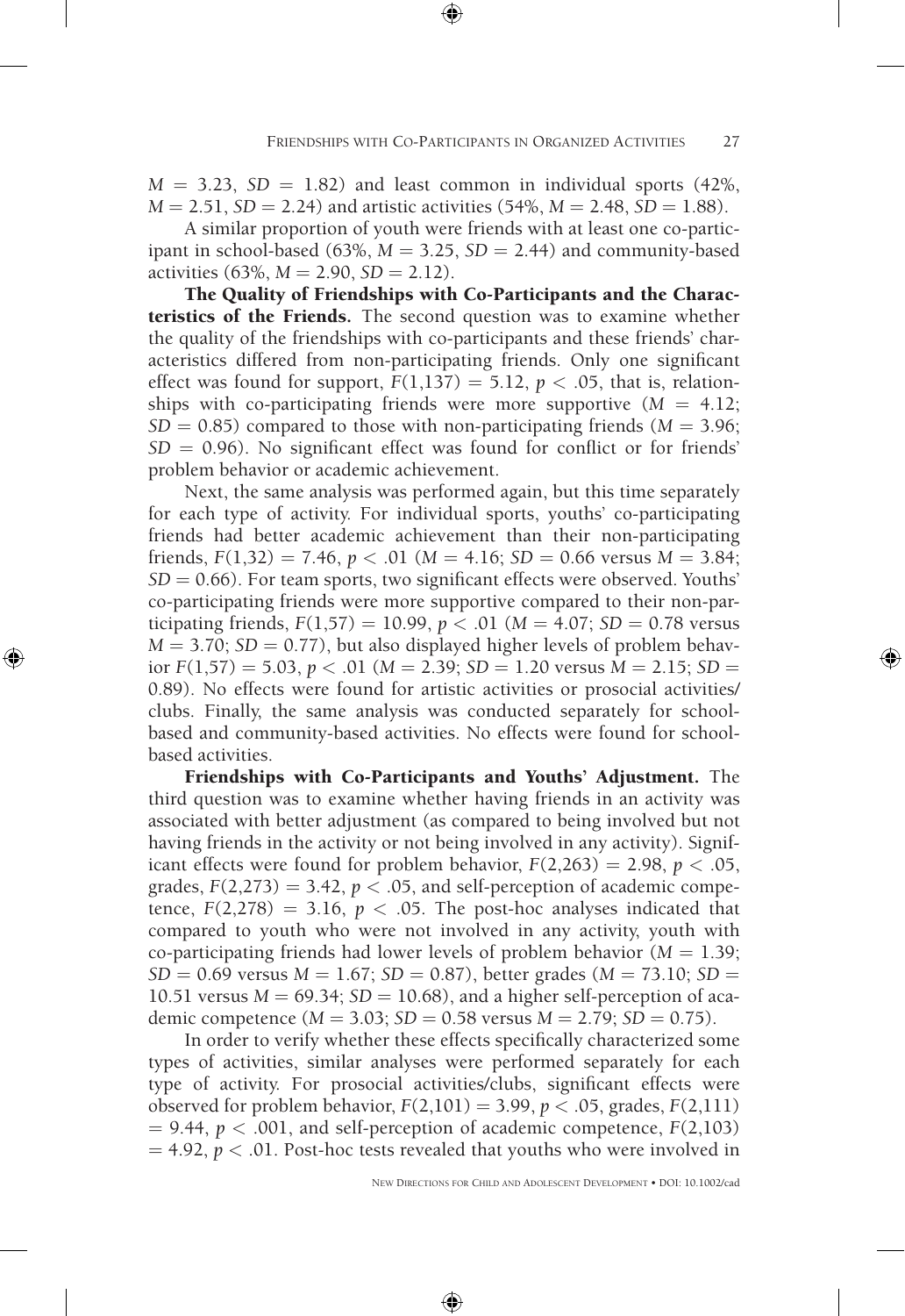prosocial activities/clubs with co-participating friends had lower levels of problem behavior ( $M = 1.20$ ;  $SD = 0.67$  versus  $M = 1.67$ ;  $SD = 0.87$ ), better grades ( $M = 78.92$ ;  $SD = 8.37$  versus  $M = 69.61$ ;  $SD = 10.27$ ) and a higher self-perception of academic competence  $(M = 3.20; SD = 0.61$  versus  $M = 2.79$ ;  $SD = 0.75$ ) than youth who were not involved in any activity. Moreover, youth who were involved in prosocial activities/clubs with co-participating friends had a higher self-perception of academic competence than youths who were involved in these activities but without coparticipating friends ( $M = 3.20$ ;  $SD = 0.61$  versus  $M = 2.81$ ;  $SD = 0.49$ ).

A final series of ANOVAs were conducted to test whether the effects varied according to the context in which the activities were offered. For example, for school-based activities, the following three groups were compared: (a) youth who were not involved in any activity, (b) youth who were involved in school-based activities but without any co-participating friends, and (c) youth who were involved in school-based activities with one (or more) co-participating friends. No effects were found for schoolbased activities. For community-based activities, significant effects were found for grades,  $F(2,254) = 5.28$ ,  $p < .01$ , and self-perception of academic competence,  $F(2,247) = 4.20$ ,  $p < .01$ . Post-hoc analyses indicated that youth with co-participating friends had higher grades than the two other groups ( $M = 74.07$ ;  $SD = 10.83$  versus  $M = 69.69$ ;  $SD = 10.23$  and  $M = 69.61$ ;  $SD = 10.27$ ) and a higher self-perception of academic competence than youth who were not involved in any activity  $(M = 3.07; SD =$ 0.55 versus  $M = 2.79$ ;  $SD = 0.75$ ).

⊕

# **Discussion**

⊕

The assumption that it is common for youth to have friends who co-participate with them in organized activities has never been carefully empirically tested (with a recent exception by Schaefer et al., 2011). The current study provided an in-depth examination of friendships within organized activities. We extended prior research by showing that (a) a majority of youth have a substantial number of friends co-participating in activities with them, (b) these friendships have some distinct features in terms of support and the friends' level of problem behavior and academic achievement, (c) having friends in organized activities is associated with better behavioral and educational adjustment, and (d) all these findings vary according to the type of activity (individual sports, team sports, artistic activities, prosocial activities/clubs) and the context in which they take place (school vs. community). Below, we describe the study's findings in greater detail and discuss their developmental significance.

Friendships Within Organized Activities. Overall, our study confirmed that friendships do exist within organized activities and are relatively common. Over 70% of participants reported having friends in their activities and, on average, had close to four friends co-participating with

⊕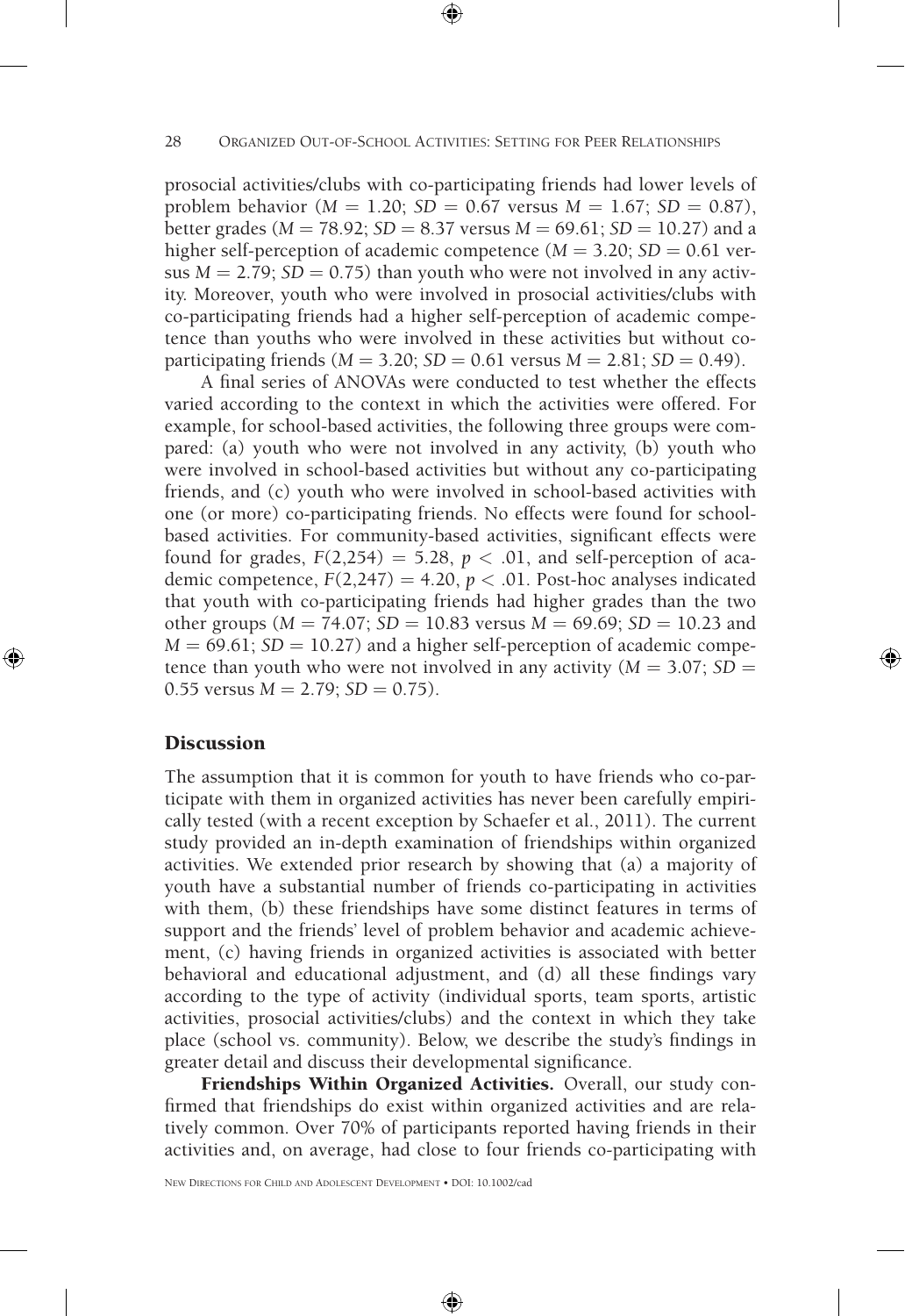them. Friendship networks are thus closely embedded in youths' activities. This, however, does not apply equally to all types of activities. Our findings showed that friendships seemed to be more frequent in team sports and prosocial activities/clubs (e.g., volunteering and scouts) compared to individual sports and artistic activities. The team focus of these activities might contribute to this positive social atmosphere. It is also possible that these types of activities attract individuals who are more socially inclined and more likely to form friendships with their peers. As for artistic activities, perhaps a distinction should be made in future studies (using a larger sample) between activities that are purely individual, such as painting, photography, poetry or playing a musical instrument, as opposed to activities that are more collective, such as drama, band, or choir. We suspect that friendships might be more common in the latter. Our findings diverge from those of Schaefer and colleagues (2011) who found that friendships were less likely to occur in sports compared to other types of activity. One explanation might be that these authors merged individual sports and team sports into one single activity type, thus removing a distinction that is key when studying friendship processes. Finally, in our sample, participation was more frequent in community-based activities compared to school-based activities. In the city where the study was conducted, a broader range of activities were offered in the communities than at the schools. This illustrates the importance of extending organized activity research to out-of-school settings. However, the prevalence of friendships in these two activity contexts was relatively similar.

⊕

*Do Friendships with Co-Participants Have More Positive Features?* The idea that organized activities may promote positive friendship features was initially not supported. Indeed, our first analysis revealed that friendships with co-participants and friendships with non-participants shared similar features. However, differences emerged when different types of activities were analyzed separately, specifically for individual and team sports. Youth reported that friends who co-participated with them in individual sports were more academically oriented than friends who did not participate with them in individual sports. One explanation might be that youth who are involved in individual sports are more focused on individual performance and competition, including school performance. Youth also reported that they received more support from friends who co-participated with them in team sports but that these friends exhibited a higher level of problem behavior compared to friends who did not participate with them in team sports. On the one hand, since team sports are more focused on group spirit and comradeship, support among friends is more likely. On the other hand, sports have also been associated with increases in problem behaviors such as alcohol use (Crosnoe, 2002; Denault, Poulin, & Pedersen, 2009; Eccles & Barber, 1999; Gardner, Roth, & Brooks-Gunn, 2009). The current findings suggest that this increase may be explained (at least

⊕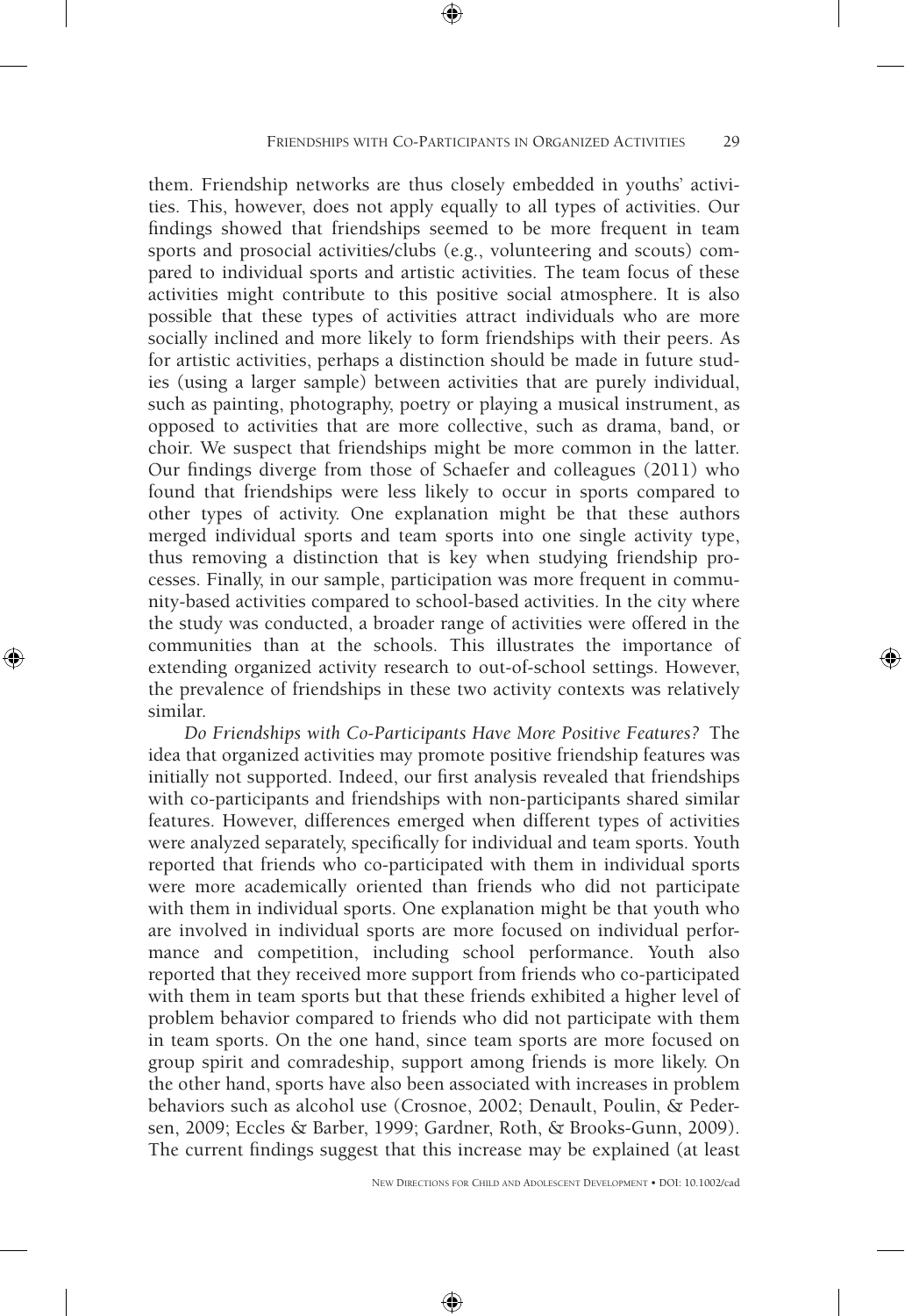partly) by friendships in team sports. These friendships might in turn foster a more deviant subculture among youths (Denault & Poulin, 2012).

*Activities, Friendships, and Adjustment.* This study also tested the hypothesis that among youth who are involved in organized activities, those who have friends co-participating with them might be better adjusted. Our findings revealed that youth with co-participating friends had lower levels of problem behavior, better grades and a higher self-perception of academic competence, compared to youth who were not involved in any activity. Importantly, there was no difference in the any of the outcomes for youth who participated but had no friends in the activity and youth who were not involved in any activity.

Distinct findings also emerged when school-based and communitybased activities were analyzed separately. Youth who participated in community-based activities and reported at least one friend who coparticipated with them in these activities had better grades and more positive self-perceptions of academic competence compared to youth who did not participate. No differences were found for school-based activities. At first, these findings might be surprising given that previous research reported that in-school friendships were more closely associated with adolescents' academic achievement than out-of-school friendships (Witkow & Fuligni, 2010). One explanation might be the positive quality of friendships that youth form in the community-based context. Our findings show that friendships within this context tend to be more supportive and that the friends tend to be more academically oriented. These features in turn might have a positive impact on the adolescent's own functioning. A second explanation is related to the specificity of having friends in an activity that takes place in the community. In school-based activities, even if adolescents do not have friends co-participating with them in their activity, they are likely to have acquaintances, classmates, or grademates in the activity. Having peers that they are familiar with involved with them in their activity might facilitate their social integration in the activity group, make them more comfortable in that context and optimize the benefits of the activity. The fact of having friends or not having friends in this context thus seems less critical. In contrast, when adolescents are enrolled in an activity supported by a community organization outside of the school, they are less likely to mix with peers that they know or interact with outside the activity (especially in larger communities). Thus, having a friend in a community-based activity appears more crucial for a more pleasant and successful integration in the activity group. More research is needed to test these different scenarios.

Limitations and Future Directions. Findings from this study must be interpreted in light of several limitations. First, the existence of friendships was not established through reciprocal nominations, which are the gold standard for identifying friendships (Bagwell & Schmidt, 2011; Newcomb & Bagwell, 1995). Studies on friendships in which reciprocity is

⊕

New Directions for Child and Adolescent Development • DOI: 10.1002/cad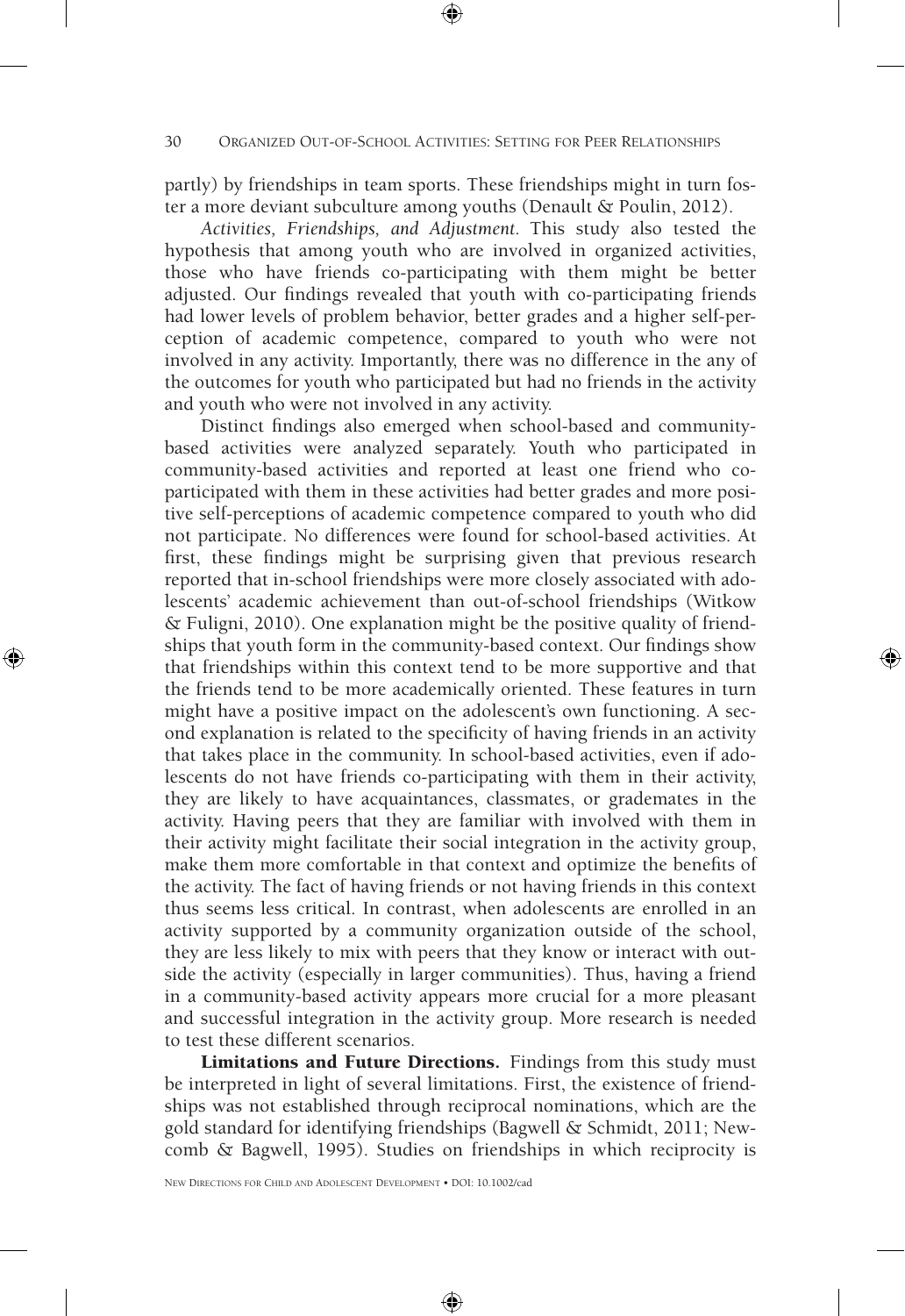controlled are generally constrained to classroom or grade-level friendships. In the present study, because our interest was to extend the focus to adolescents' out-of-school activities and friendships, we decided to use self-reported friendship nominations, as other researchers have (Connolly, Furman, & Konarski, 2000; Feiring, 1999). Second, because participants were asked to report on multiple friendships (up to 10), we had to limit the assessment of the four indicators of friendship features to one item each, whereas most friendship questionnaires use multiple items (Bukowski, Hoza, & Boivin, 1994; Parker & Asher, 1993). Moreover, it must be kept in mind that youths' reports of their friends' characteristics are often overestimated (Prinstein & Wang, 2005). The present findings should be replicated using friends' report of their own behavior. Third, this study used a fairly homogeneous sample of adolescents from a single geographic area. The current findings should also be replicated with more ethnically and economically diverse samples in order to determine whether the development—and meaning—of friendship in organized activities is similar across cultures and settings or varies in important ways. Fourth, the findings reported here are based on cross-sectional analyses that do not take into account possible self-selection biases among activity participants (Larson, 2000). For instance, youth with better behavioral and educational adjustment may tend to self-select themselves in organized activities. Longitudinal studies should be used to disentangle this issue.

⊕

Despite these limitations, this study offers an in-depth examination of friendships within organized activities and could serve as a springboard for further research on linkages between friendships and activities. For instance, the direction of the relationship between friendships and organized activity participation was not addressed in this study. Two scenarios are possible. First, a friendship might exist between friends before they participate in the activity. In this scenario, friends might influence each other with regard to their decision to participate and whether or not to maintain their participation over time. Alternately, the friendships may be formed after the participation in the activity is initiated. Organized activity participation could then be seen as facilitating the formation of friendships. Longitudinal data on friendships within organized activities are needed to test these two scenarios. Moreover, one important question in this literature is whether friends' characteristics (or friendship quality) could be a mechanism accounting for organized activity participation and developmental outcomes. Evidence of mediation was found in previous studies (Fredricks & Eccles, 2005; Gardner et al., 2009; Simpkins et al., 2008), but these studies should be replicated with a specific focus on friendships within the activities. Finally, different types of activities were analyzed separately here. However, many studies now suggest that breadth of participation (being involved in different types of activities) is an important dimension of activity participation (Fredricks & Eccles, 2010). The possibility that adolescents participate in multiple types of activities

⊕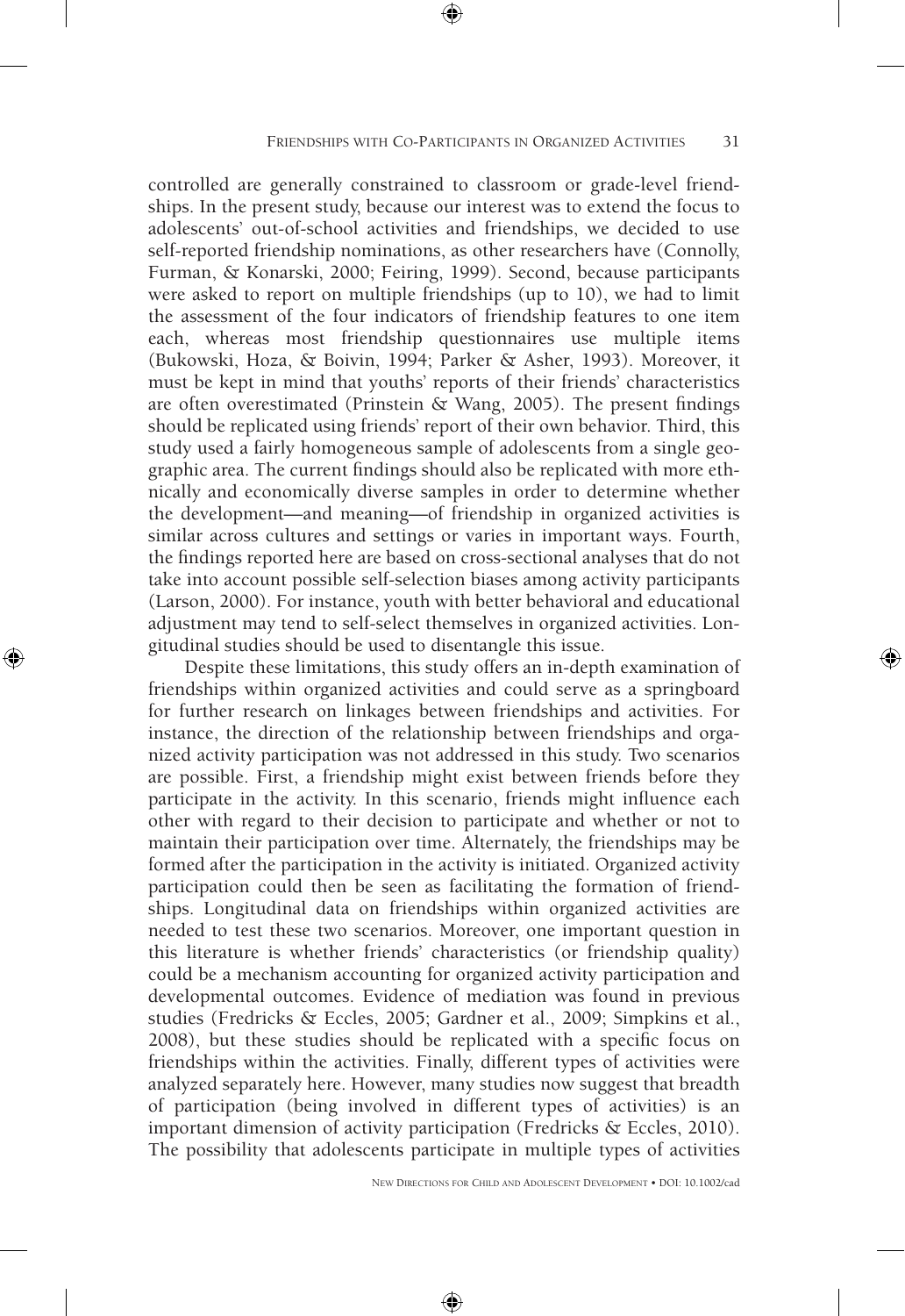with the same friend(s) and the characteristics of these friendships should thus be examined. There were too few instances in the current study to do this. Larger samples are needed.

In conclusion, this study showed that friendships do indeed exist within organized activities. The features of these friendships differ depending on the types of activities youth are involved in. This underlines the importance of distinguishing among types of activities and notably supports the relevance of separating individual and team sports. When activities are offered both at school and in the community, the features of these friendships also differ according to the context of participation. Differences in friendship features and impact on adjustment stood out predominantly in community-based activities.

# References

⊕

- Bagwell, C. L., & Schmidt, M. E. (2011). *Friendships in chilhood and adolescence*. New York, NY: Guilford.
- Barry, C. M., & Wentzel, K. R. (2006). Friend influence on prosocial behavior: The role of motivational factors and friendship characteristics. *Developmental Psychology, 42*, 153–163. doi:10.1037/0012–1649.42.1.153
- Berndt, T. J. (1996). Exploring the effects of friendship quality on social development. In W. Bukowski, A. F. Newcomb, & W. W. Hartup (Eds.), *The company they keep: Friendship in childhood and adolescence* (pp. 346–365). New York, NY: Cambridge University Press.

 $\Leftrightarrow$ 

- Brechwald, W. A., & Prinstein, M. J. (2011). Beyond homophily: A decade of advances in understanding peer influence processes. *Journal of Research on Adolescence, 21,* 166–179. doi:10.1111/j.1532–7795.2010.00721.x
- Brown, B. B. & Larson, J. (2009). Peer relationships in adolescence. In R. M. Lerner & L. Steinberg (Eds.), *Handbook of Adolescent Psychology* (pp. 74–103). Hoboken, NJ: Wiley.
- Bukowski, W. M., Hoza, B., & Boivin, M. (1994). Measuring friendship quality during pre- and early adolescence: The development and psychometric properties of freindship qualities scale. *Journal of Social and Personal Relationships, 11*, 471–484. doi:10.1177/0265407594113011
- Chan, A., & Poulin, F. (2007). Monthly changes in the composition of friendship networks in early adolescence. *Merrill-Palmer Quarterly, 53*(4), 578–602. doi:10.1353/ mpq.2008.0000
- Connolly, J., Furman, W., & Konarski, R. (2000). The role of peers in the emergence of heterosexual romantic relationships in adolescence. *Child Development, 71*, 1395–1408. doi:10.1111/1467–8624.00235
- Crosnoe, R. (2002). Academic and health-related trajectories in adolescence: The intersection of gender and athletics. *Journal of Health and Social Behavior, 43*, 317–335. doi:10.2307/3090207
- Degirmencioglu, S. M., Urberg, K. A., Tolson, J. M., & Richard, P. (1998). Adolescent friendship networks: Continuity and change over the school year. *Merrill-Palmer Quarterly, 44*, 313–337.
- Denault, A.-S., & Poulin, F. (2007). Sports as a peer socialization contexts. *ISSBD Newsletter, 52,* 5–7.
- Denault, A.-S., & Poulin, F. (2009). Predictors of adolescent participation to organized activities: A five-year longitudinal study. *Journal of Research on Adolescence, 19*(2), 347–371. doi:10.1111/j.1532–7795.2009.00597.x

⊕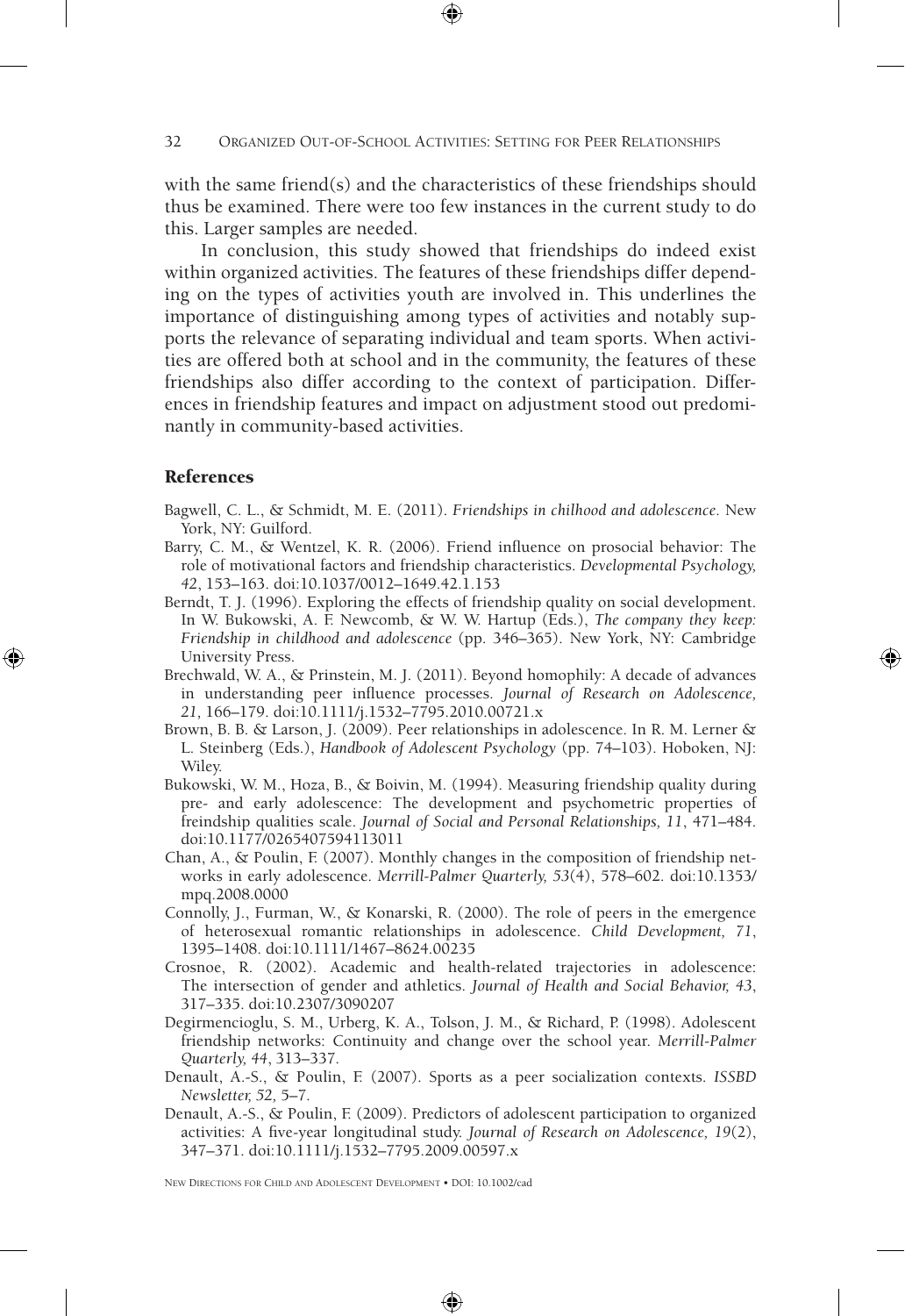- Denault, A.-S., & Poulin, F. (2012). Peer group deviancy in organized activities and youths' problem behaviours. *Canadian Journal of Behavioral Science, 44,* 83–92*.*  doi:10.1037/a0025705
- Denault, A.-S., Poulin, F., & Pedersen, S. (2009). Intensity of participation in organized youth activities during the high school years: Longitudinal associations with adjustment. *Applied Developmental Science, 13*(2), 74–87. doi:10.1080 /10888690902801459
- Dodge, K. A., & Coie, J. D. (1987). Social-information-processing factors in reactive and proactive aggression in children's peer groups. *Journal of Personality and Social Psychology, 53*, 1146–1158. doi:10.1037/0022–3514.53.6.1146
- Eccles, J. S., & Barber, B. L. (1999). Student council, volunteering, basketball, or marching band: What kind of extracurricular involvement matters? *Journal of Adolescent Research, 14*(1), 10–43. doi:10.1177/0743558499141003
- Feiring, C. (1999). Other-sex friendship networks and the development of romantic relationships in adolescence. *Journal of Youth and Adolescence, 28*, 495–512. doi:10.1023/A:1021621108890
- Feldman, A. F., & Matjasko, J. L. (2012). Recent advances in research on school-based extracurricular activities and adolescent development. *Developmental Review, 32*, 1–48. doi:10.1016/j.dr.2011.10.001
- Fredricks, J. A., Alfeld-Liro, C. J., Hruda, L. Z., Eccles, J. S., Patrick, H., & Ryan, A. M. (2002). A qualitative exploration of adolescents' commitments to athletics and the arts. *Journal of Adolescent Research, 17*(1), 68–97. doi:10.1177/07435584 02171004
- Fredricks, J. A., & Eccles, J. S. (2005). Developmental benefits of extracurricular involvement: Do peer characteristics mediate the link between activities and youth outcomes? *Journal of Youth and Adolescence, 34*(6), 507–520. doi:10.1007/ s10964–005–8933–5

⇔

- Fredricks, J. A., & Eccles, J. E. (2006). Extracurricular involvement and adolescent adjustment: Impact of duration, number of activities, and breadth of participation. *Applied Developmental Science, 10*(3), 132–146. doi:10.1207/s1532480xads1003\_3
- Fredricks, J. A., & Eccles, J. S. (2010). Breadth of extracurricular participation and adolescent adjustment among African-American and European-American youth. *Journal of Research on Adolescence, 20*(2), 307–333. doi:10.1111/j.1532–7795 .2009.00627.x
- Gardner, M., Roth, J., & Brooks-Gunn, J. (2009). Sports participation and juvenile delinquency: The role of the peer context among adolescent boys and girls with varied histories of problem behaviour. *Developmental Psychology*, *45*(2), 341–353. doi:10.1037/a0014063
- Harter, S. (1988). *Manual for the self-perception profile for adolescents*. Denver, CO: University of Denver.
- Hartup, W. W., & Stevens, N. (1997). Friendships and adaptation in the life course. *Psychological Bulletin, 121*, 355–370. doi:10.1037/0033–2909.121.3.355
- Huebner, A. J., & Mancini, J. A. (2003). Shaping out-of-school time use among youth: The effects of self, family and friend systems. *Journal of Youth and Adolescence, 32*(6), 453–463. doi:10.1023/A:1025990419215
- Kerr, M., Stattin, H., & Kiesner, J. (2007). Peers and problem behavior: Have we missed something? In R. Engels, M. Kerr, & H. Stattin (Eds.), *Friends, lovers, and groups: Who is important in adolescence and why?* (pp. 125–254). London, England: Wiley.
- Kiesner, J., Poulin, F., & Eraldo, N. (2003). Peer relations arcross contexts: Individualnetwork homophily and network inclusion in and after school. *Child Development, 74,* 1328–1343. doi:10.1111/1467–8624.00610
- Kovacs, M. (1980). Rating scales to assess depression in school-aged children. *Acta Paedopsychiatry, 46*, 305–315.

⊕

New Directions for Child and Adolescent Development • DOI: 10.1002/cad

↔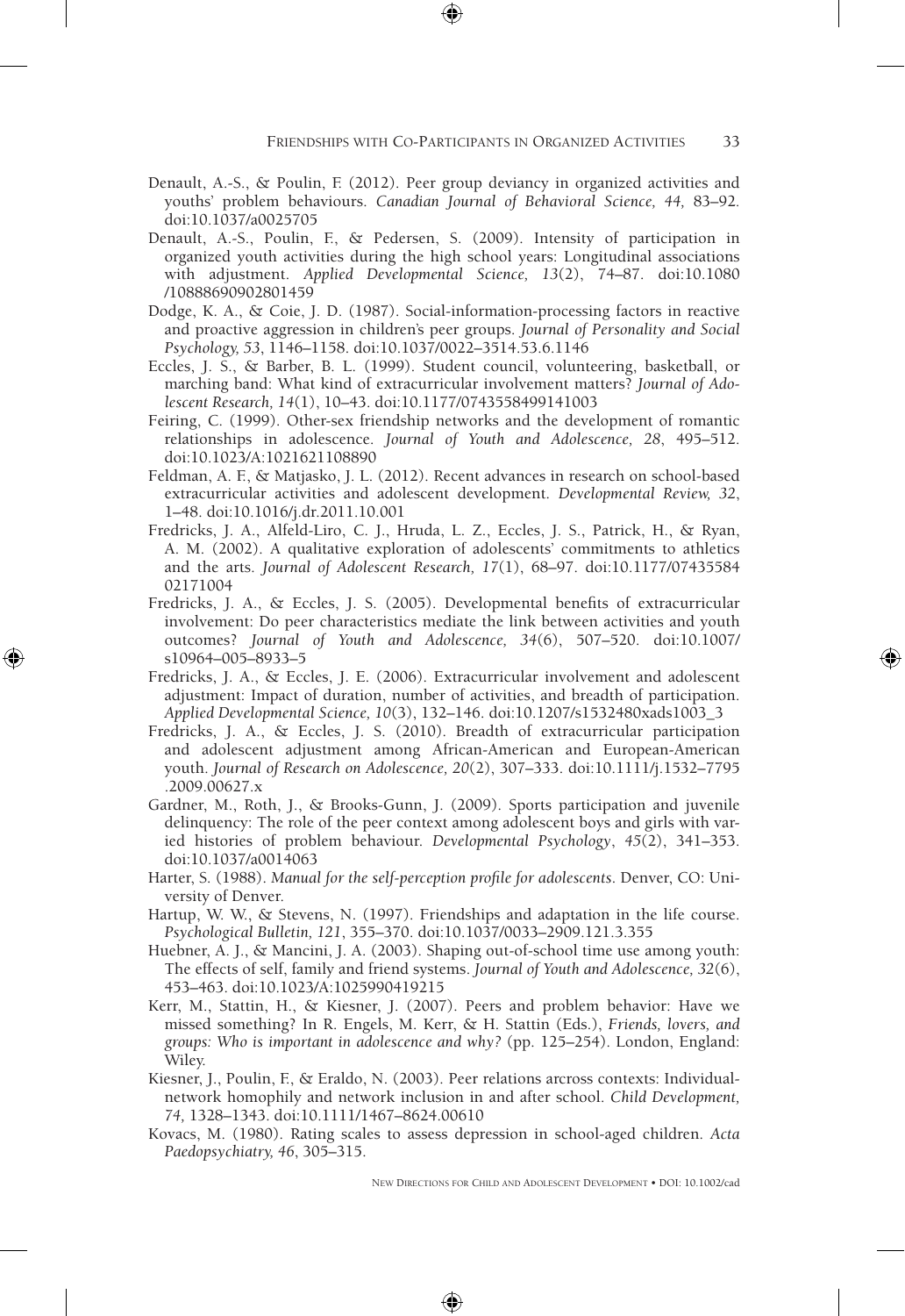- Kuttler, A. M., La Greca, A. M., & Prinstein, M. J. (1999). Friendship qualities and social-emotional functioning of adolescents with close, cross-sex friendships. *Journal of Research on Adolescence, 9*, 339–366. doi:10.1207/s15327795jra0903\_5
- Larson, R. W. (2000). Towards a psychology of positive youth development. *American Psychologist, 55*(1), 170–183. doi:10.1037/0003–066X.55.1.170
- Larson, R. W., Hansen, D. M., & Moneta, G. (2006). Differing profiles of developmental experiences across types of organized youth activities. *Developmental Psychology, 42*(5), 849–863. doi:10.1037/0012–1649.42.5.849
- Loder, T. L., & Hirsch, B. J. (2003). Inner-city youth development organizations: The salience of peer ties among early adolescent girls. *Applied Developmental Science, 7*, 2–12. doi:10.1207/S1532480XADS0701\_1
- Mahoney, J. L., Larson, R. W., & Eccles, J. S. (Eds.). (2005). *Organized activities as contexts of development: Extracurricular activities, after-school, and community programs*. Mahwah, NJ: Lawrence Erlbaum Associates, Inc.
- Mahoney, J. L., & Stattin, H. (2000). Leisure activities and adolescent antisocial behavior: The role of structure and social context. *Journal of Adolescence, 23*, 113–127. doi:10.1006/jado.2000.0302
- Newcomb, A. F., & Bagwell, C. L. (1995). Children's friendship relations: A metaanalysis review. *Psychological Bulletin, 117*, 306–347. doi:10.1037/0033–2909.117 .2.306
- Parker, J. G., & Asher, S. R. (1993). Friendship and friendship quality in middle childhood: Links with peer group acceptance and feelings of loneliness and social dissatisfaction. *Developmental Psychology, 29*, 611–621. doi:10.1037/0012–1649.29 .4.611
- Persson, A., Kerr, M., & Stattin, H. (2007). Staying in or moving away from structured activities: Explanations involving parents and peers. *Developmental Psychology, 43*(1), 197–207. doi:10.1037/0012–1649.43.1.197

⊕

- Prinstein, M. J., & Wang, S. S. (2005). False consensus and adolescent peer contagion: Examining discrepancies between perceptions and actual reported levels of friends' deviant and health risk behaviors. *Journal of Abnormal Child Psychology, 33*, 293– 306. doi:10.1007/s10802–005–3566–4
- Rose-Krasnor, L. (2009). Future directions in youth involvement research. *Social Development, 18*(2), 497–509. doi:10.1111/j.1467–9507.2008.00506.x
- Rose-Krasnor, L., Busseri, M. A., Willoughby, T., & Chalmers, H. (2006). Breadth and intensity of youth activity involvement as contexts for positive development. *Journal of Youth and Adolescence, 35*, 385–499. doi:10.1007/s10964–006–9037–6
- Ryan, A. M. (2001). The peer group as a context for the development of young adolescent motivation and achievement. *Child Development, 72*, 1135–1150. doi:10.1111 /1467–8624.00338
- Schaefer, D. R., Simpkins, S. D., Vest, A. E., & Price, C. D. (2011). The contribution of extracurricular activities to adolescent friendships: New insights through social network analysis. *Developmental Psychology,47*(4), 1141–1152. doi:10.1037/a002 4091
- Schneider, B. H., Weiner, J., & Murphy, K. (1994). Children's friendships: the giant step beyond peer acceptance. *Journal of Social and Personal Relationships, 11*, 323– 340. doi:10.1177/0265407594113001
- Simpkins, S. D., Eccles, J. S., & Becnel, J. N. (2008). The mediational role of adolescents' friends in relations between activity breadth and adjustment. *Developmental Psychology, 44*(4), 1081–1094. doi:10.1037/0012–1649.44.4.1081
- Urberg, K. A., Degirmencioglu, S. M., Tolson, J. M., & Halliday-Scher, K. (1995). The structure of adolescent peer networks. *Developmental Psychology, 31*, 540–547. doi:10.1037/0012–1649.31.4.540
- Vitaro, F., Boivin, M., & Bukowski, W. (2009). The role of friendships in child and adolescent psychosocial development. In K. H. Rubin, W. M. Bukowski, & B. Laursen

⊕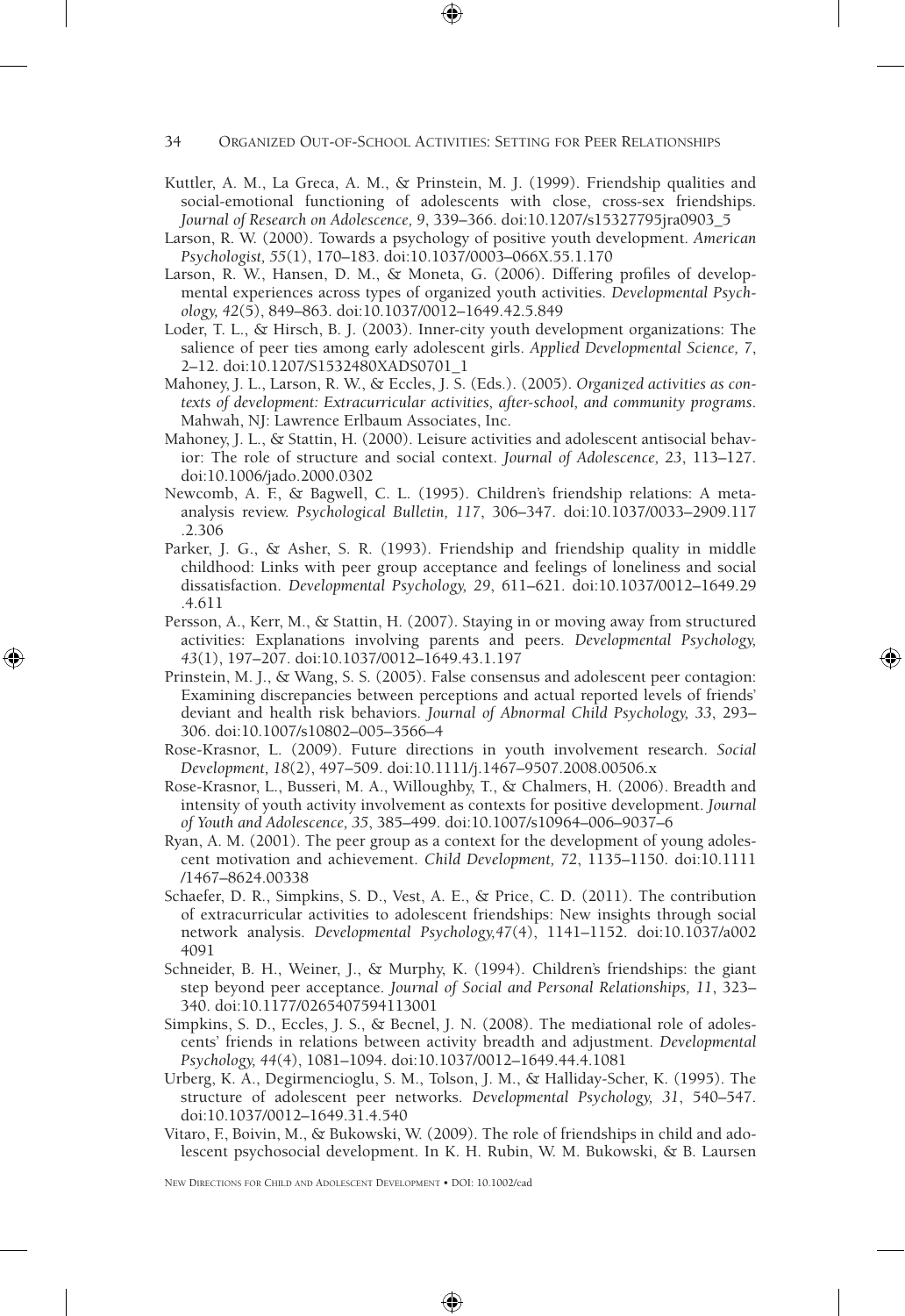### FRIENDSHIPS WITH CO-PARTICIPANTS IN ORGANIZED ACTIVITIES 35

(Eds.), *Handbook of peer interactions, relationships, and groups* (pp. 568–588). New York, NY: Guilford.

 $\textcircled{\scriptsize{+}}$ 

Witkow, M. R., & Fuligni, A. J. (2010). In-school versus out-of-school friendships and academic achievement among an ethnically diverse sample of adolescents. *Journal of Research on Adolescence*, *20*, 631–650. doi:10.1111/j.1532–7795.2010.00653.x

*François Poulin is a professor in the psychology department (département de psychologie) at the Université du Québec à Montréal.*

⊕

*Anne-Sophie Denault is a professor in the department of educational foundations and practices (département des fondements et pratiques en éducation) at the Université Laval in Canada.*

⊕

New Directions for Child and Adolescent Development • DOI: 10.1002/cad